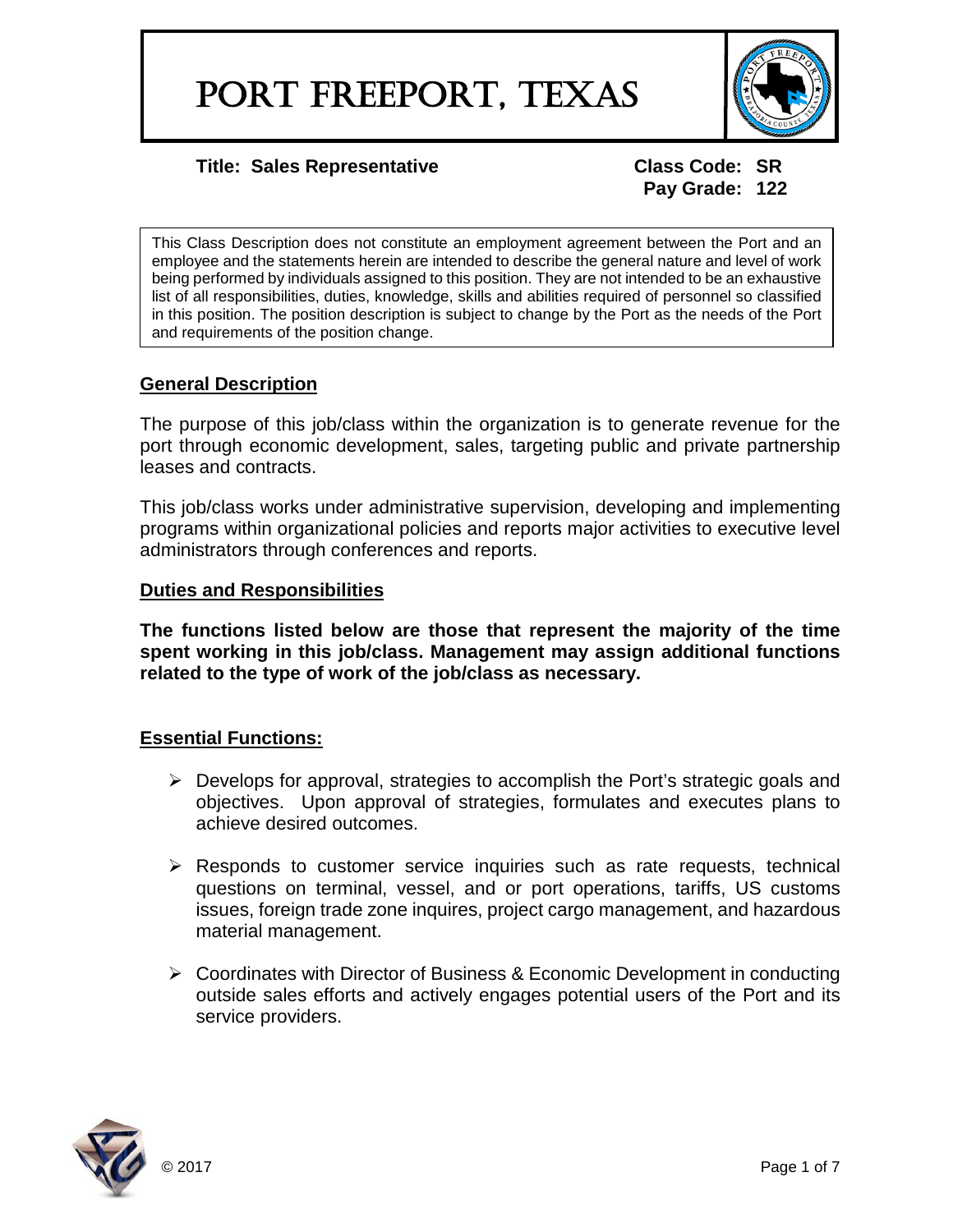

**Pay Grade: 122**

- $\triangleright$  Keeps the Director of Business & Economic Development continuously updated in detail concerning all marketing and sales initiatives and resources committed to these efforts.
- $\triangleright$  Acts as an additional commercial point of contact for cargo owners, vessel owners and agents who are considering doing business with the Port.
- $\triangleright$  Performs market research activities conducted with a view toward generating new business revenues for the Port.
- $\triangleright$  Stays current on industry developments and trends through reading and through industry contacts locally, regionally and nationally.
- Works in concert with the Director of Business & Economic Development and the Director of Operations in monitoring tariff rates. Responsible for reviewing and analyzing the shipping rates of other ports as required to determine the Port's best competitive position. Suggests revisions in the rate structures as required.
- ▶ Works in concert with the Director of Business & Economic Development and Director of Economic Development in promoting Foreign-Trade Zone No. 149. Markets the Zone services to the area business community.
- $\triangleright$  Actively participates in industry and trade associations and organizations with the purpose of furthering the interest in the Port.
- $\triangleright$  Assists with website development, marketing, and advertising.
- $\triangleright$  Assists with various events / projects as assigned.

### **Additional Duties:**

The following duties are representative of those expected of the incumbent. They are not intended to be a comprehensive listing of all tasks, just an indication of the type and scope of responsibilities.

 $\triangleright$  Maintains close liaison with trucking, railroad, steamship and air cargo companies to keep a current working knowledge of how cargoes are flowing and the problems being encountered by shippers.

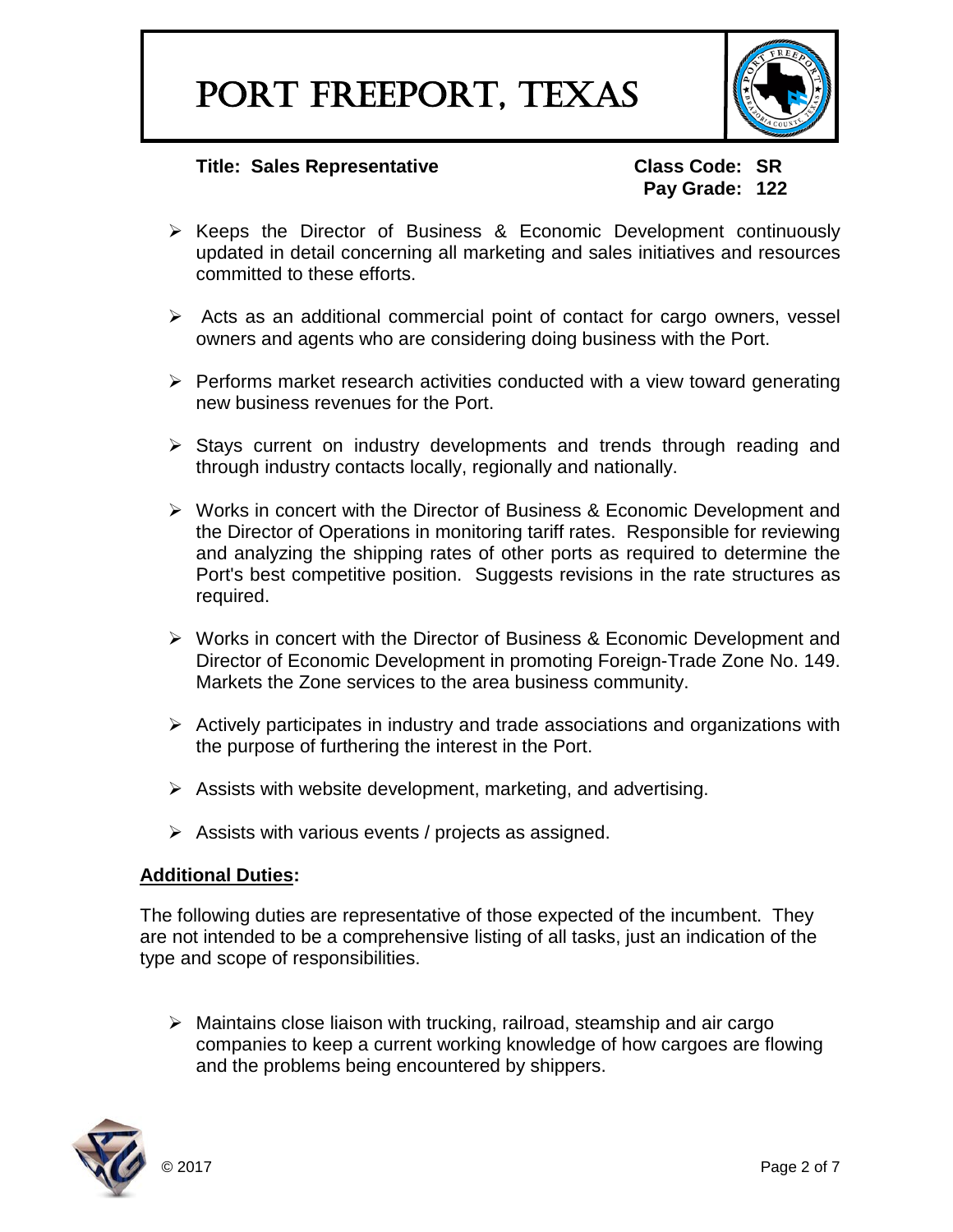

**Pay Grade: 122**

- $\triangleright$  Travels to domestic and foreign destinations to develop and maintain relationships with existing and potential Port clients.
- $\triangleright$  Monitors cost and other trends for the Port and for competing ports. This includes tariffs and other in port costs, as well as costs outside of the Port such as drayage, intermodal transfer costs, trucking or railroad to origin/destination, time delay costs, etc. Identifies trends that will either promote or inhibit trade flowing through Port Freeport. Uses knowledge of these trends to identify cargoes that experience a cost advantage flowing through Port Freeport.
- $\triangleright$  Uses shipping data bases such as PIERS and others to identify specific cargoes, shippers and carriers affected by these trends. Directly contacts these entities to "make the case" for shipping through Port Freeport.
- $\triangleright$  Recognizes shipper's problems both for existing and prospective clients and devises cost effective solutions, which involve using Port Freeport.
- $\triangleright$  Maintains a computer database containing all current and prospective clients of the Port, complete with a history of prior contacts and the status of the relationship. Includes in this database the client contacts of the Director of Business and Economic Development and all other management personnel engaged in selling the Port.
- $\triangleright$  In concert with the Sales and Marketing Specialist, recognizes the needs for advertising and promotion materials. Recommends the appropriate media for these materials. Assists in their creation and production. Effectively employs these materials in advertising and promotion campaigns for the Port.
- $\triangleright$  Works with local industry in investigating use of the FTZ program to promote increased competitiveness and thereby create trade development opportunities. Interacts with Foreign-Trade Zone users to seek and identify new FTZ opportunities.

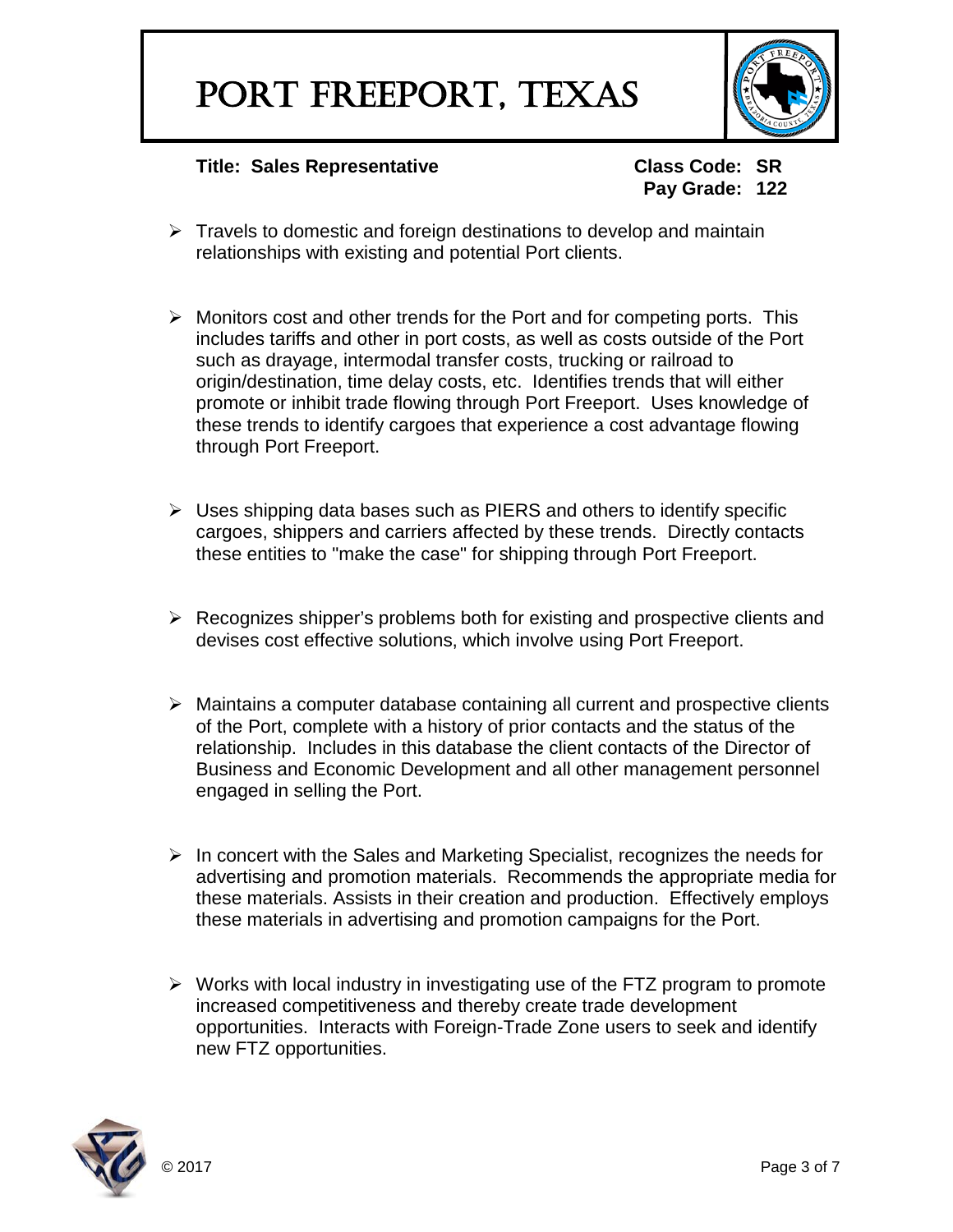

**Pay Grade: 122**

 $\triangleright$  Performs related work as assigned.

#### **Responsibilities, Requirements and Impacts**

#### **Data Responsibility:**

*Data Responsibility refers to information, knowledge, and conceptions obtained by observation, investigation, interpretation, visualization, and mental creation. Data are intangible and include numbers, words, symbols, ideas, concepts, and oral verbalizations.*

Coordinates or determines time, place or sequence of operations or activities based on analysis of data or information and may implement and report on operations and activities.

#### **People Responsibility:**

*People include co-workers, workers in other areas or agencies and the general public.*

Negotiates, exchange ideas, information, and opinions with others to formulate policy and programs or arrive jointly at decisions, conclusions, or solutions.

### **Asset Responsibility:**

*Assets responsibility refers to the responsibility for achieving economies or preventing loss within the organization.*

Requires responsibility and opportunity for achieving wide-spread economies and/or prevent losses through the management of a department that has an organizationwide impact or significant impact on the general population.

#### **Mathematical Requirements:**

*Mathematics requires the use of symbols, numbers and formulas to solve mathematical problems.*

Uses basic algebra involving variables and formulas and/or basic geometry involving plane and solid figures, circumferences, areas, and volumes and/or compute discounts and interest rates.

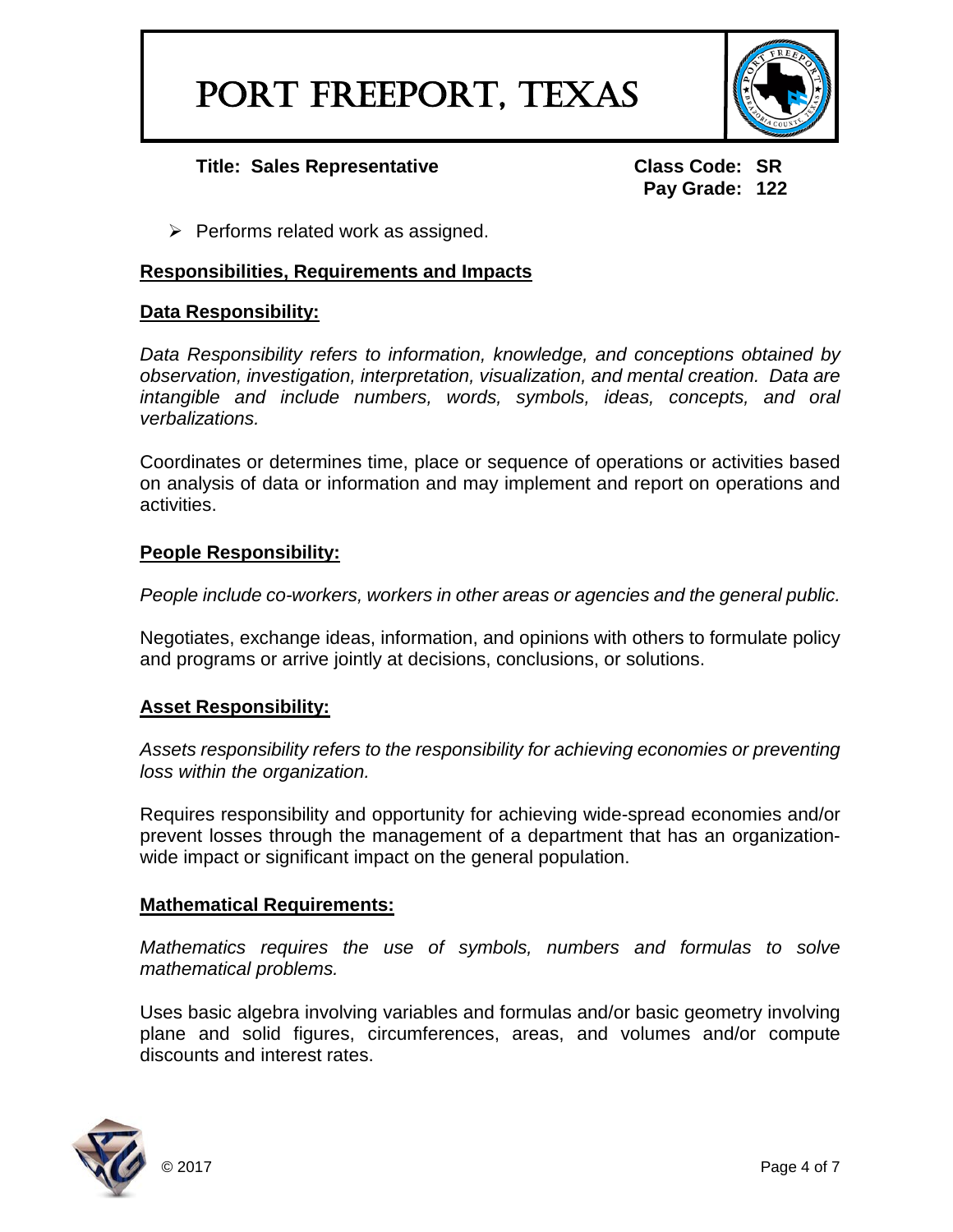PORT FREEPORT, TEXAS



**Title: Sales Representative Class Code: SR**

**Pay Grade: 122**

### **Communications Requirements:**

*Communications involves the ability to read, write, and speak.*

Reads scientific, professional and technical journals, abstracts, financial reports, and legal documents; speaks before professional and civic groups; participates in panel discussions and speaks extemporaneously on a variety of subjects; writes complex articles, reports, and develops presentations for sophisticated audiences.

### **Judgment Requirements:**

*Judgment requirements refer to the frequency and complexity of judgments and decisions given the stability of the work environments, the nature and type of guidance, and the breadth of impact of the judgments and decisions.*

Responsible for long range goals, planning and methodologies. Decision-making is focus of job, affecting entire organization and surrounding population; works in an unstable environment with frequent and significant changes in conditions.

### **Complexity of Work:**

*Complexity addresses the analysis, initiative, ingenuity, concentration and creativity, required by the job and the presence of any unusual pressures present in the job.*

Performs work involving the application of principles of logical thinking, scientific, medical, or legal practice to diagnose or define problems, collects data and solves abstract problems with widespread unit or organization impact; requires sustained, intense concentration for accurate results and continuous exposure to unusual pressures.

### **Impact of Errors:**

*Impact of errors refers to consequences such as damage to equipment and property,*  loss of data, exposure of the organization to legal liability, and injury or death for *individuals.*

Property Damage & loss of life – Minor Data loss – Minor Exposure to legal liability – **Serious** Brand loss - **Serious**

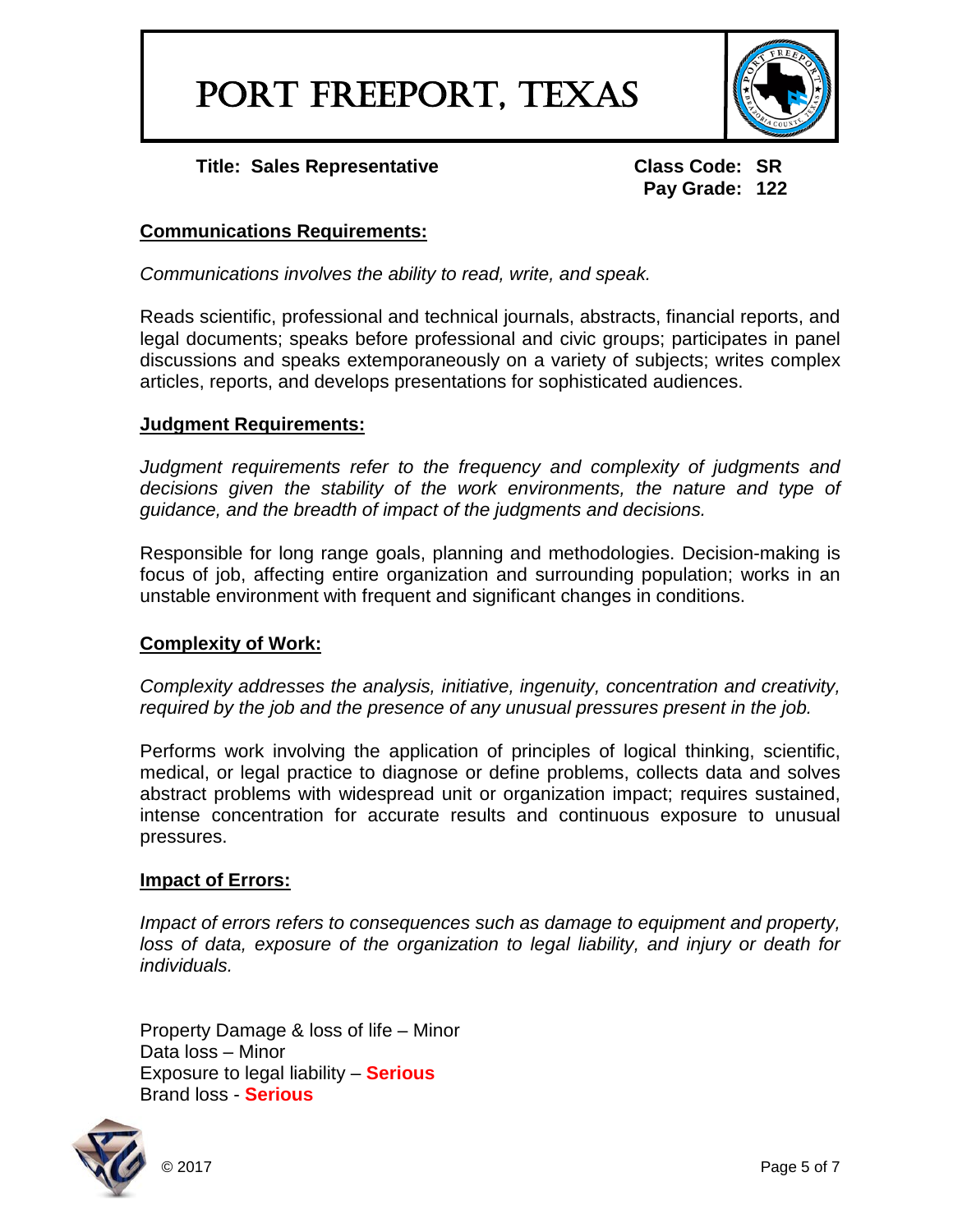

**Pay Grade: 122**

Economic loss - **Serious**

## **Physical Demands:**

*Physical demands refer to the requirements for physical exertion and coordination of limb and body movement.*

Performs sedentary work that involves walking or standing some of the time and involves exerting up to 10 pounds of force on a regular and recurring basis or sustained keyboard operations.

## **Equipment Usage:**

*Equipment usage involves responsibility for materials, machines, tools, equipment, work aids, and products.*

Handles or uses computers or work aids involving moderate latitude for judgment regarding attainment of a standard or in selecting appropriate items.

# **Unavoidable Hazards:**

*Unavoidable hazards refer to the job conditions that may lead to injury or health hazards even though precautions have been taken.*

None.

# **Safety of Others:**

*Safety of others refers to the level of responsibility for the safety of others, either inherent in the job or to ensure the safety of the general public. (Does not include safety of subordinates).*

Position involves management level responsibility for application and interpretation of the policies regarding the provision of continuous enforcement of the laws and standards of public health and safety.